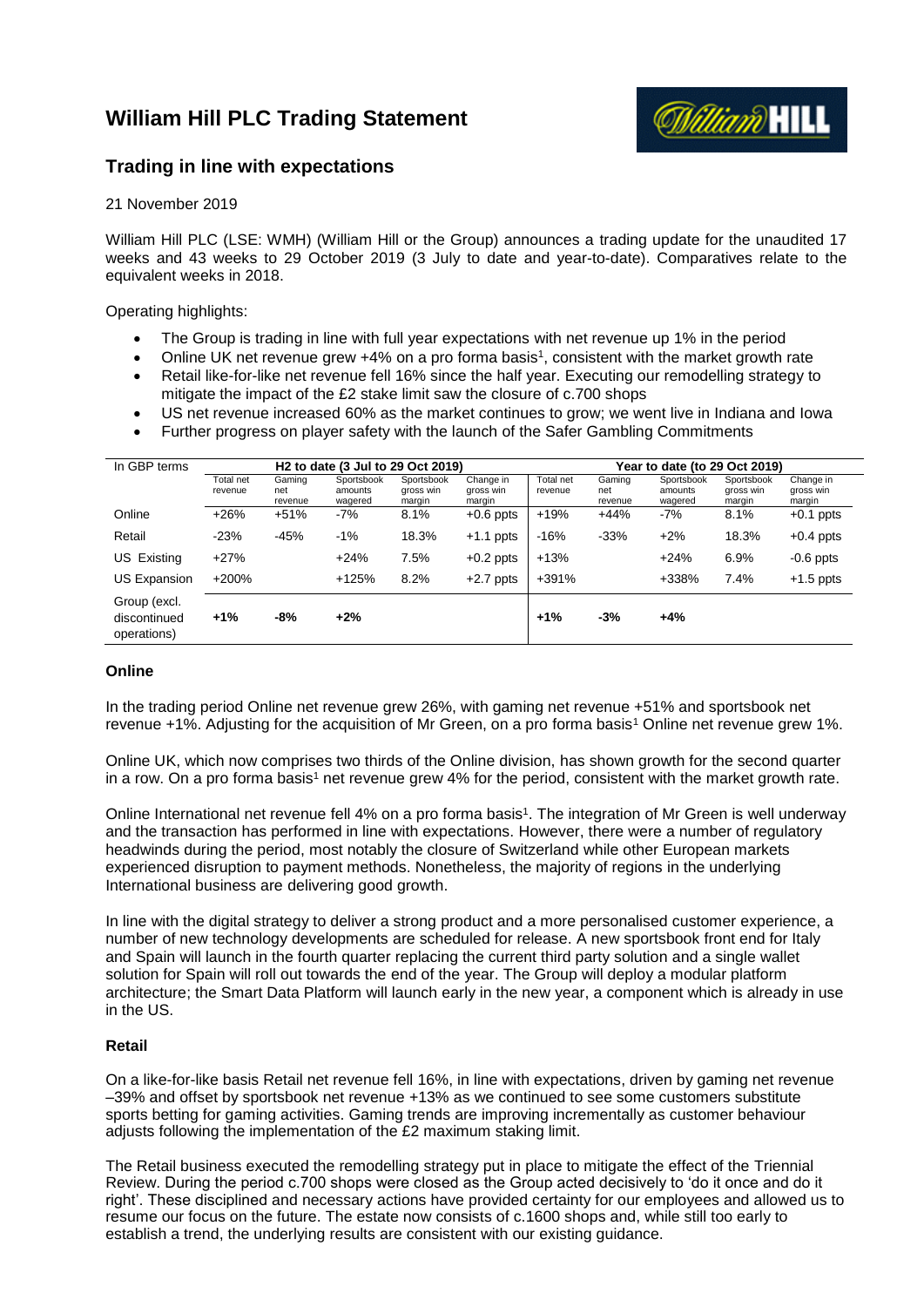## **William Hill US**

The US business continues to deliver on its retail and mobile strategy to be a US market leader, generating strong growth with net revenue increasing +60% (+53% on a local currency basis). US Expansion net revenue tripled, driven by the opening of new states, while our Nevada business remains strong, generating 27% growth (+22% on a local currency basis).

It is now 18 months since PASPA was overturned and the US sports betting market continues to exhibit strong growth with 13 states accepting legal wagers. During the 17 week period we went live in Indiana and Iowa and we have now taken wagers in 10 states with a market share of 26%.

During the period our new purpose built digital platform went live as planned ahead of the NFL season and we are pleased with its early performance. On 3 October William Hill formed an exclusive partnership with Monumental Sports & Entertainment to open a sportsbook at the Capital One arena in Washington D.C. In anticipation of Eldorado Resorts closing the acquisition of Caesars Entertainment, we are preparing to bring operation of the existing Caesars sports books into the William Hill network, subject to regulatory approval.

## **Safer Gambling Commitments**

On 6 November we saw the launch of a new representative body for the UK's betting and gaming industry, the Betting and Gaming Council (BGC). This represents around 90% of the industry by revenue, including betting shops, online betting and gaming businesses and casinos, bringing together the combined resources of the industry to meet the challenges of responsible gambling and regulatory compliance.

In tandem with the launch of the BGC, the Chief Executives of the leading gambling companies in the UK, including William Hill, announced a package of Safer Gambling Commitments. These five commitments, with 22 initial actions, provide a measurable framework that supports the UK Gambling Commission's national strategy to address issues related to gambling. They will deliver ongoing improvements in how gambling companies are run in the UK and how they empower, protect and support their customers.

The five core Safer Gambling Commitments are targeted to: Prevent underage gambling and protect young people; Increase support for treatment of gambling related harm; Strengthen and expand codes of practice for advertising and marketing; Protect and empower our customers and; Promote a culture of safer gambling.

## **Ulrik Bengtsson, CEO, commented:**

"During my first months as CEO I have been focused on how we can improve our competitiveness whilst ensuring we continue to deliver on our strategic ambitions and I am pleased to confirm we remain on track to meet our full year expectations. We have simplified our structure around our geographical markets, appointed a Chief Technology and Product Officer and introduced a new role of Chief Operating Officer to enable improved customer alignment, execution and drive operational efficiency.

"In the US our business has gone from strength to strength. We have excellent market access, a valuable partnership with Eldorado and we are excited about the potential that is presented by the combination with Caesars.

"We have remodelled the UK retail estate, while the UK Online business has benefited from a series of customer facing improvements evidenced in the stabilising market share in the last two quarters. In addition, we expect our International Online business to benefit from a number of important product improvements that will be delivered over the coming quarters.

"We undoubtedly have great people and a shared vision at William Hill. Our job now is to push on and do even better in terms of customer focus and execution."

#### **Notes**

<sup>1.</sup> Where pro forma results are stated, this assumes that Mr. Green was consolidated into the group at the end of January 2018, in order to provide a more meaningful comparator period.